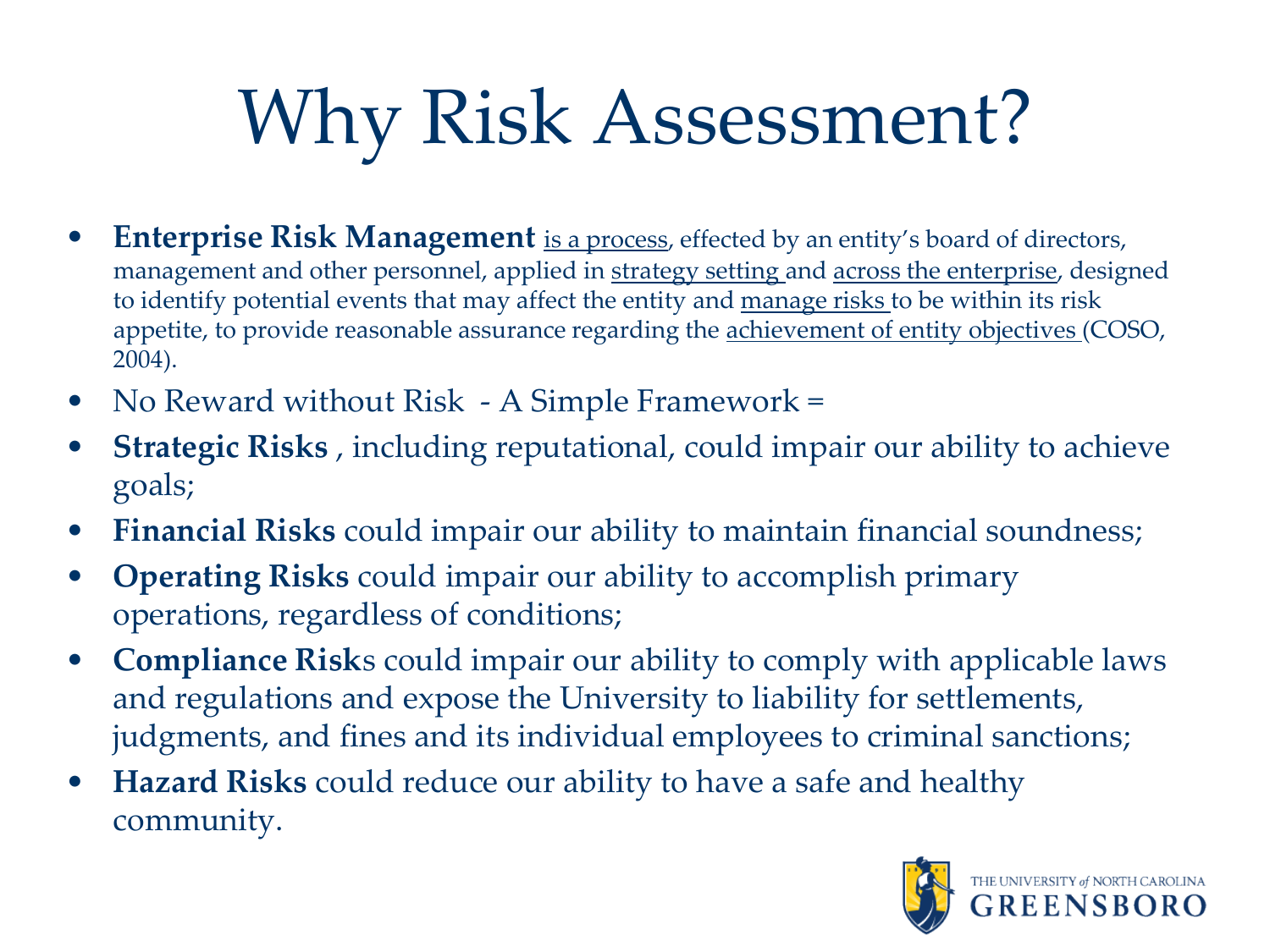## Risk Assessment Process

1. Clearly describe how the goal will be reached.

2.Create list of risks that could keep university from reaching the goal (the risks),

- Create the list with input from across the university (enterprise wide),
- Categorize risks using framework,
- Focus on Strategic Risks.
- 3. Assess each risk:
	- Select the frequency (likelihood) rating from 1 to 5,
	- And a severity (threat) rating from -1 to -5,
	- Multiply and map.
- 4. Determine how to treat/ mitigate risk to create Risk Plan:
	- Avoid,
	- Accept & Monitor,
	- Transfer,
	- Reduce the likelihood,
	- Reduce the severity.
- 5. Complete the Risk Chart for inclusion with Report.

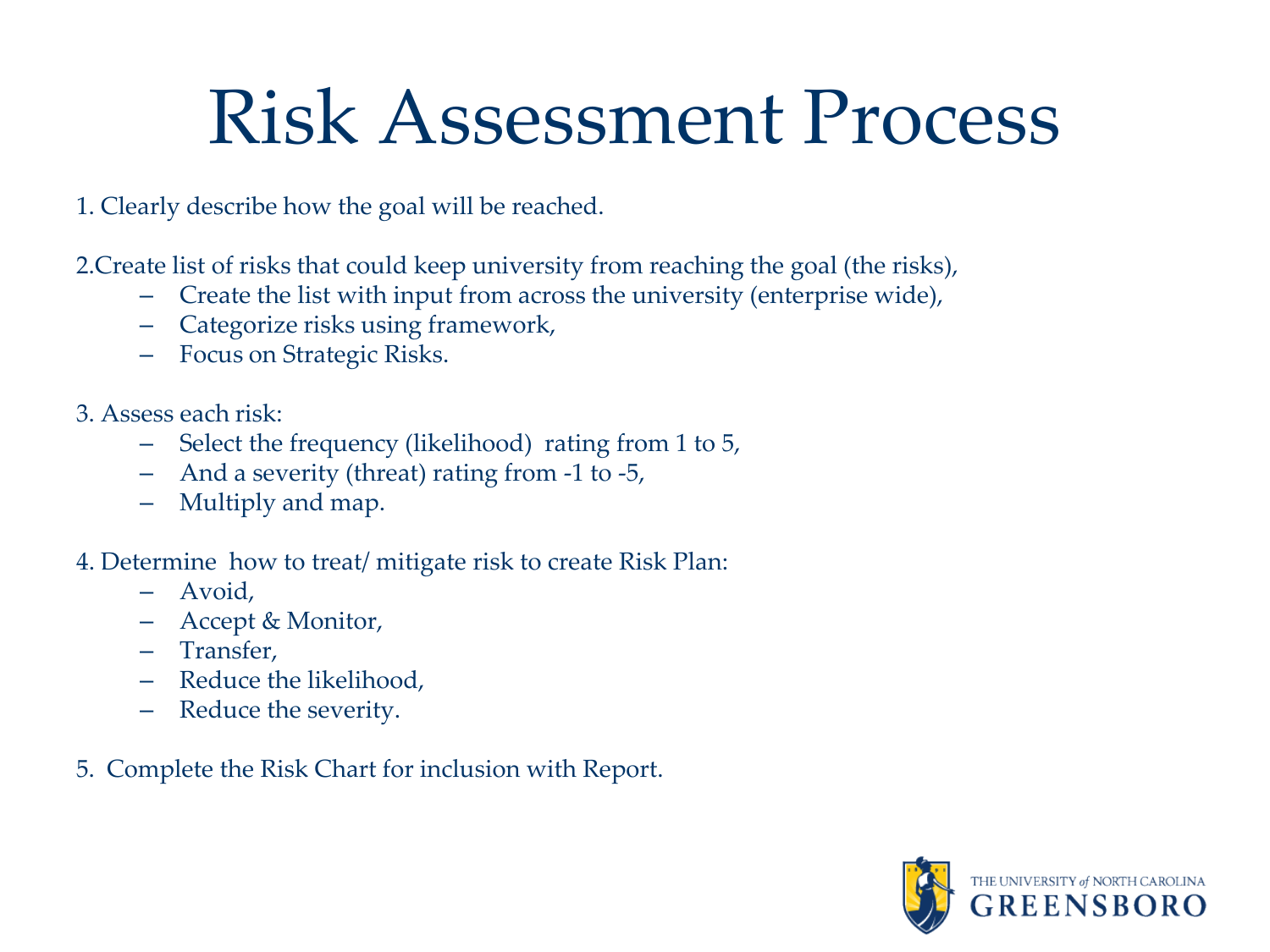## Find the Priority Risks

| $^{\text{{\small -1}}}$<br>Slight | $-5$                  | $-4$                       | $-3$       | $\textcolor{red}{\textbf{-2}}$ | $^{\rm -1}$                  |
|-----------------------------------|-----------------------|----------------------------|------------|--------------------------------|------------------------------|
| $-2$<br>Minor                     | $-10$                 | $-8$                       | $-6$       | $-4$                           | $-2$                         |
| $-3$<br>Major                     | $-15$                 | $-12$                      | $-9$       | $-6$                           | $-3$                         |
| $-4$<br>Severe                    | $-20$                 | $-16$                      | $-12$      | $-8$                           | $-4$                         |
| $-5$<br>Fatal                     | $-25$                 | $-20$                      | $-15$      | $-10$                          | $-5$                         |
| Threat/<br>Likelihood             | 5<br>Almost<br>Always | $\overline{4}$<br>Frequent | 3<br>Often | $\overline{2}$<br>Occasional   | $\mathbf 1$<br>Almost<br>Nil |

- Place the risk score on the map.
- The most severe risks will fall in the 'Red Zone', so focus here.
- Treat/mitigate a priority risk using:
	- Avoidance,
	- Acceptance & Monitoring,
	- Reducing the Frequency,
	- Reducing the Severity, or
	- Transference.